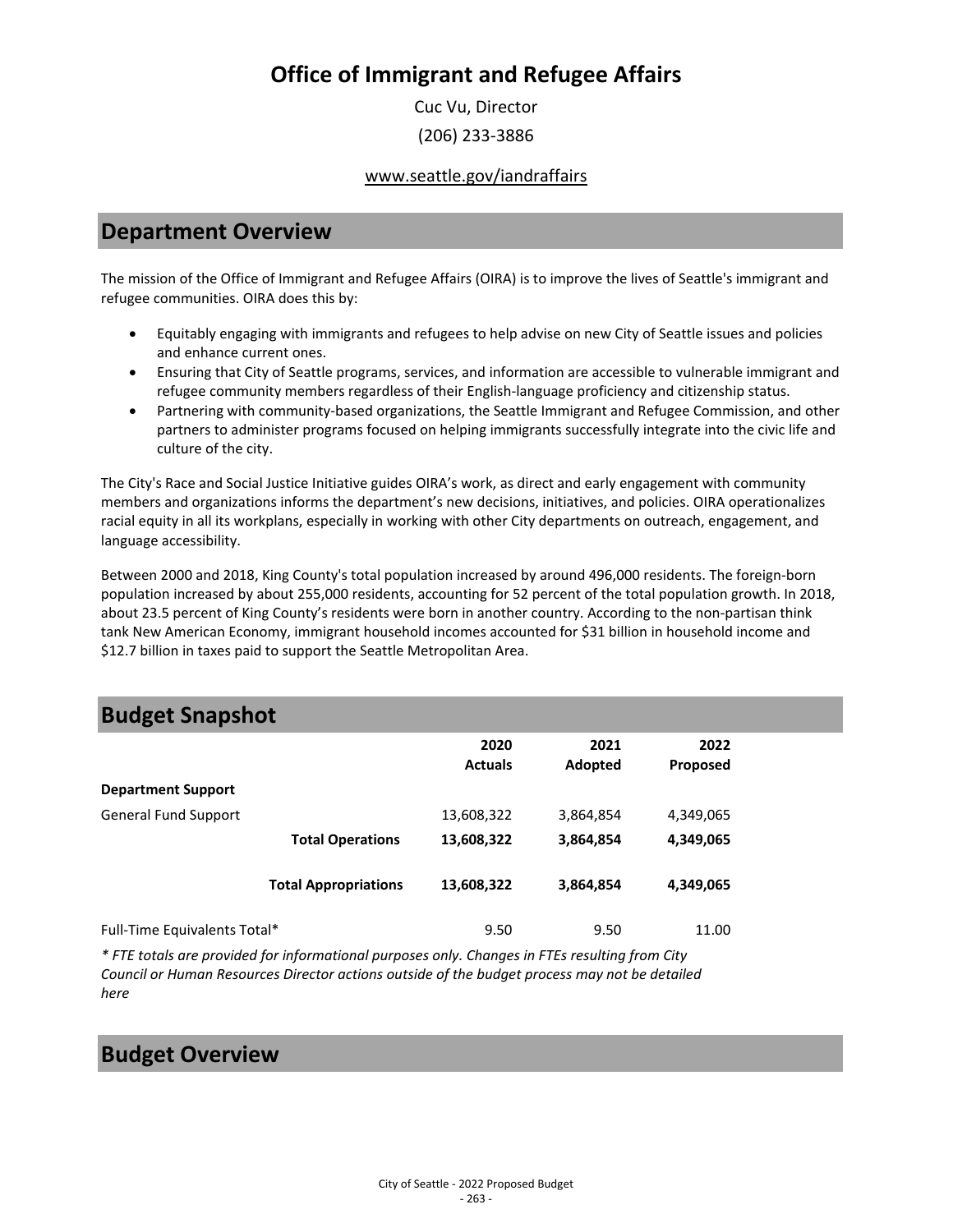During the COVID-19 pandemic, OIRA's Language Access program modeled what a highly effective centralization of language access Citywide could look like, expanding support to other departments as well as directly providing translation services and recommendations on in-language outreach. OIRA responded to the urgent need to produce materials in many languages accessible to immigrant and refugee community members to help them navigate COVID restrictions and information and access relief resources. The 2022 Proposed Budget increases support for the City's Language Access needs, so that OIRA may maintain these gains and further expand language access support to departments.

The 2021 Adopted Budget paused the Immigrant Family Institute (IFI) due to public health restrictions placed on indoor gatherings. The 2022 Budget includes funding to resume IFI activities in some format, in anticipation of a return to normal operations with the help of the COVID-19 vaccine.

#### **Federal Funding Support**

The 2022 Proposed Budget allocates \$250,000 of General Fund funds enabled by Coronavirus Local Fiscal Recovery (CLFR) funds to OIRA as part of Seattle Rescue Plan 3 (SRP3). This funding will provide workforce development support to low-wage, limited-English-proficiency immigrant and refugee adults who have been negatively affected by the COVID-19 pandemic. See the Seattle Rescue Plan section of this 2022 Budget Book for more on SRP3.

### **Incremental Budget Changes**

### **Office of Immigrant and Refugee Affairs**

|                                                    | <b>Dollars</b> | <b>FTE</b> |
|----------------------------------------------------|----------------|------------|
| 2021 Adopted Budget                                | 3,864,854      | 9.50       |
| <b>Baseline</b>                                    |                |            |
| Baseline Adjustments for Personnel Costs           | 31,230         |            |
| Citywide Adjustments for Standard Cost Changes     | 64,325         |            |
| <b>Proposed Operating</b>                          |                |            |
| Language Premium Staff Stipend                     | 12,000         |            |
| Language Access and Contracting Capacity           | 246,656        | 1.50       |
| Re-employment Pathways for Immigrants and Refugees | 250,000        |            |
| <b>Proposed Technical</b>                          |                |            |
| Restore Immigrant Family Institute funding         | 70,000         |            |
| Remove one-time increase to Legal Defense Fund     | (190,000)      |            |
| <b>Total Incremental Changes</b>                   | \$484,211      | 1.50       |
| <b>Total 2022 Proposed Budget</b>                  | \$4,349,065    | 11.00      |

### **Description of Incremental Budget Changes**

**Baseline**

**Baseline Adjustments for Personnel Costs**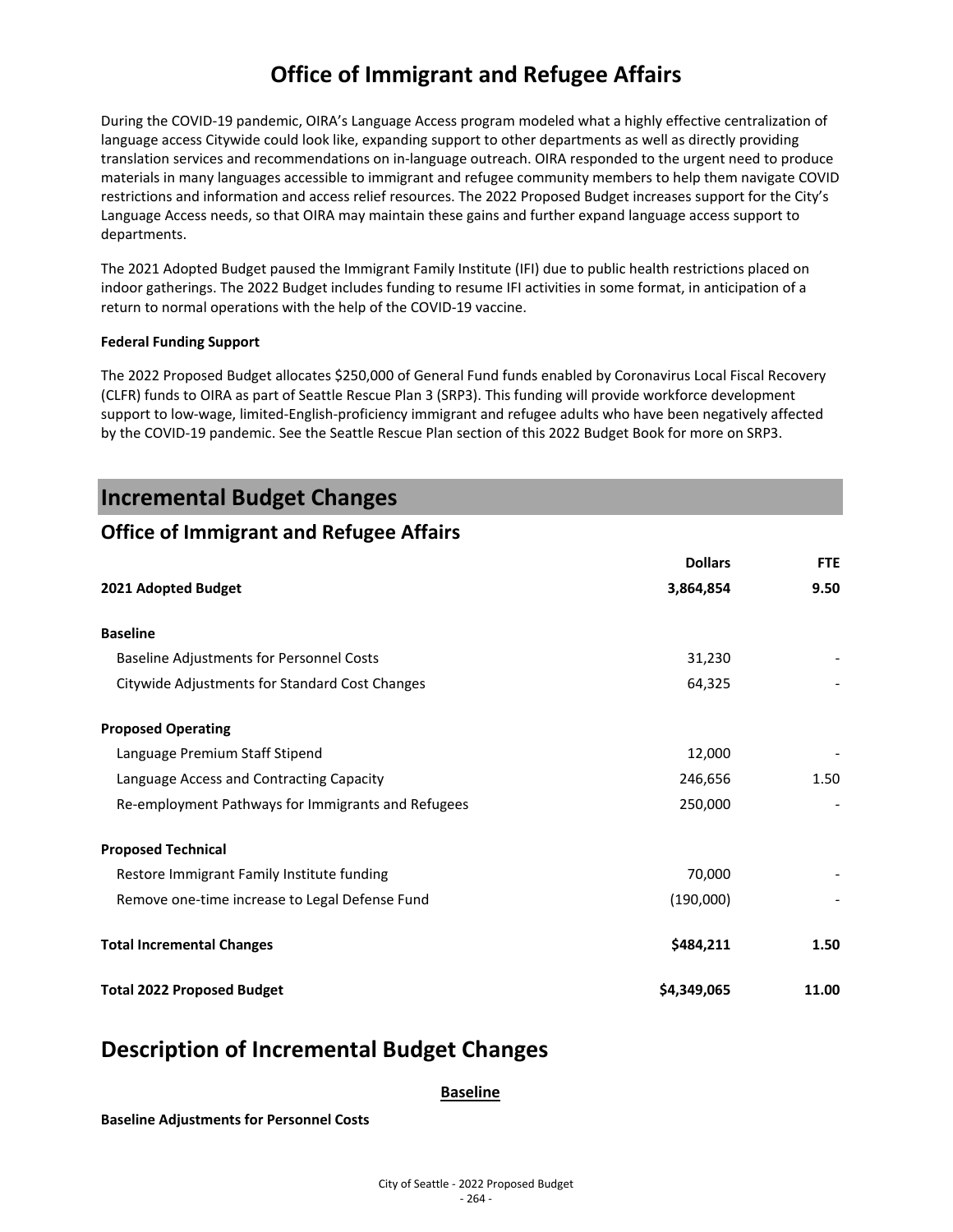Expenditures \$31,230

This centrally administered change adjusts appropriations to restore the annual wage increase for non-represented Executives, Managers and Strategic Advisors, which was forgone in 2021 due to financial constraints.

#### **Citywide Adjustments for Standard Cost Changes**

Expenditures \$64,325

Citywide technical adjustments made in the baseline phase reflect changes to internal services costs, including rates from the Department of Finance & Administrative Services, Seattle Information Technology Department, Seattle Department of Human Resources, and for healthcare, retirement, and industrial insurance charges for the department. These adjustments reflect initial assumptions about these costs and inflators early in the budget process.

#### **Proposed Operating**

#### **Language Premium Staff Stipend**

| Expenditures | \$12,000 |
|--------------|----------|
|              |          |

This item increases ongoing appropriation authority for language services stipends. Per the Coalition of City Unions collective bargaining agreement, City employees who are multilingual and provide language services, such as interpretation and translation, to communicate with clients and/or other employees in business-related situations are now eligible for a monthly language premium stipend. The amounts in the 2022 budget are estimates based on the eligible employees from 2021.

| Language Access and Contracting Capacity |           |  |
|------------------------------------------|-----------|--|
| <b>Expenditures</b>                      | \$246,656 |  |
| <b>Position Allocation</b>               | 1.50      |  |

This item increases funding to support language access functions that will increase meaningful access for speakers of languages other than English to Seattle programs and services. The funding adds two positions, the first of which is a Language Access Specialist who will work with the existing specialist in supporting City departments to develop internal Language Access Plans and improve their communication with different communities. This position will also actively work with translators in the community to create linguistically accessible materials for the City. The second is a half-time position which will support OIRA's procurement and contracting needs generally and as it relates to language access needs. Lastly, this funding covers the operating costs of a City-wide cloud-based, computer-assisted translation tool (SmartCAT). This tool will help facilitate City departments' translation requests and will serve as a repository and reference of translated content.

#### **Re-employment Pathways for Immigrants and Refugees**

Expenditures \$250,000

This item addresses the negative economic impact of the pandemic on low-wage, limited-English-proficiency immigrant and refugee adults, further investing in their digital skill-building and device ownership through the Ready to Work (RTW) program. This further expands opportunities for educational and training pathways to help program participants obtain family-wage jobs.

#### **Proposed Technical**

#### **Restore Immigrant Family Institute funding**

Expenditures \$70,000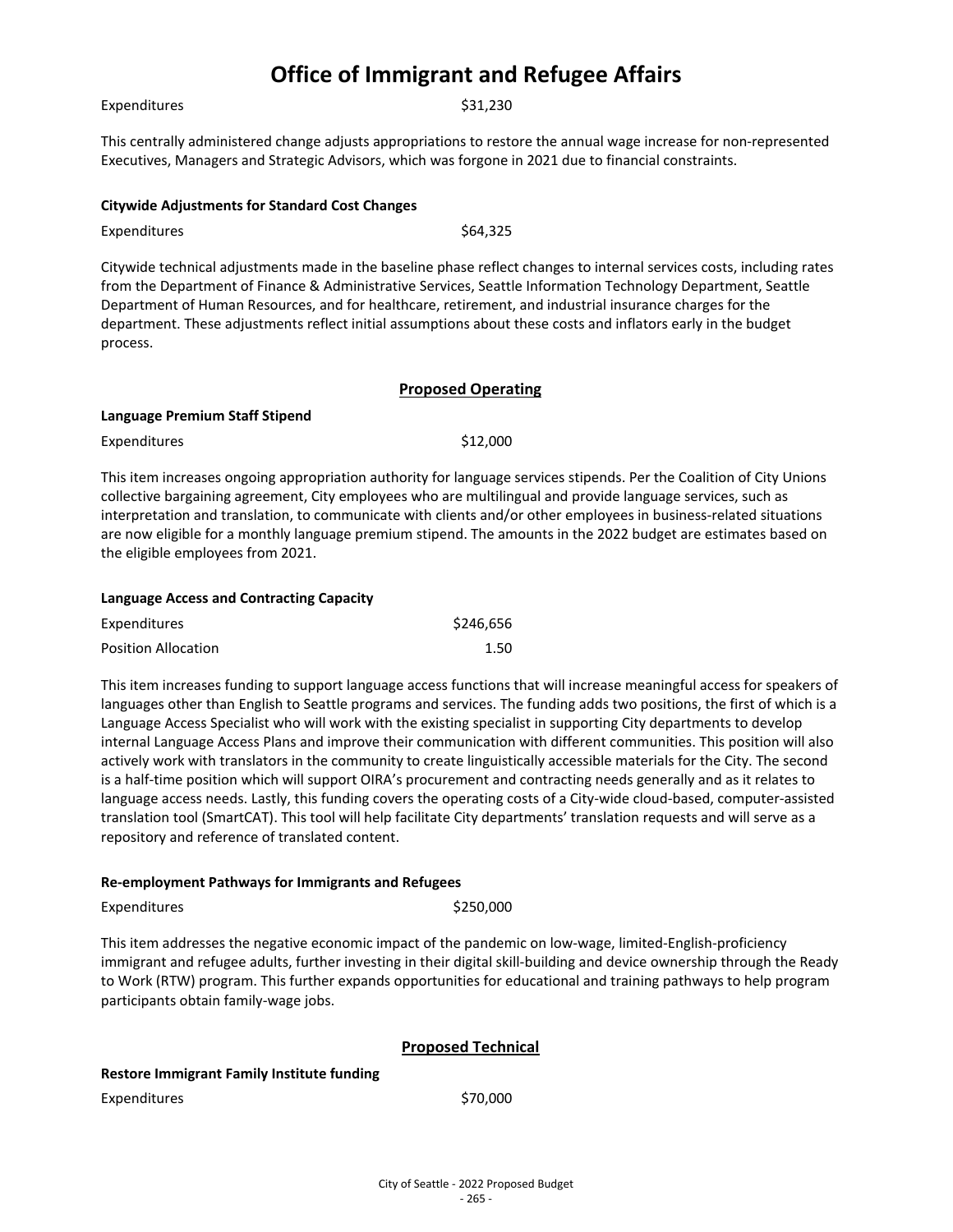The 2021 Adopted Budget suspended funding for the Immigrant Family Institute (IFI) in 2021 because the in-person nature of the programming was not compatible with pandemic social distancing requirements. This item restores funding in the 2022 Budget with the intent to resume programming for the IFI. The IFI is an 8-week program that brings together immigrant and refugee families and Seattle police officers to improve understanding and build relationships.

#### **Remove one-time increase to Legal Defense Fund**

 $Expenditures$   $\zeta(190,000)$ 

The Council added one-time funding to the Legal Defense Network in 2021 to restore its funding to 2020 levels. This item removes that one-time increase of \$190,000 in the 2022 Budget.

## **Expenditure Overview**

| <b>Appropriations</b>                                        | 2020<br><b>Actuals</b> | 2021<br>Adopted | 2022<br>Proposed |  |
|--------------------------------------------------------------|------------------------|-----------------|------------------|--|
| OIRA - BO-IA-X1N00 - Office of Immigrant and Refugee Affairs |                        |                 |                  |  |
| 00100 - General Fund                                         | 13,608,322             | 3,864,854       | 4,349,065        |  |
| Total for BSL: BO-IA-X1N00                                   | 13,608,322             | 3,864,854       | 4,349,065        |  |
| <b>Department Total</b>                                      | 13,608,322             | 3,864,854       | 4,349,065        |  |
| Department Full-Time Equivalents Total*                      | 9.50                   | 9.50            | 11.00            |  |

*\* FTE totals are provided for informational purposes only. Changes in FTEs resulting from City Council or Human Resources Director actions outside of the budget process may not be detailed here*

# **Budget Summary by Fund Office of Immigrant and Refugee Affairs**

|                               | 2020<br><b>Actuals</b> | 2021<br>Adopted | 2022<br><b>Proposed</b> |
|-------------------------------|------------------------|-----------------|-------------------------|
| 00100 - General Fund          | 13,608,322             | 3,864,854       | 4.349.065               |
| <b>Budget Totals for OIRA</b> | 13,608,322             | 3,864,854       | 4,349,065               |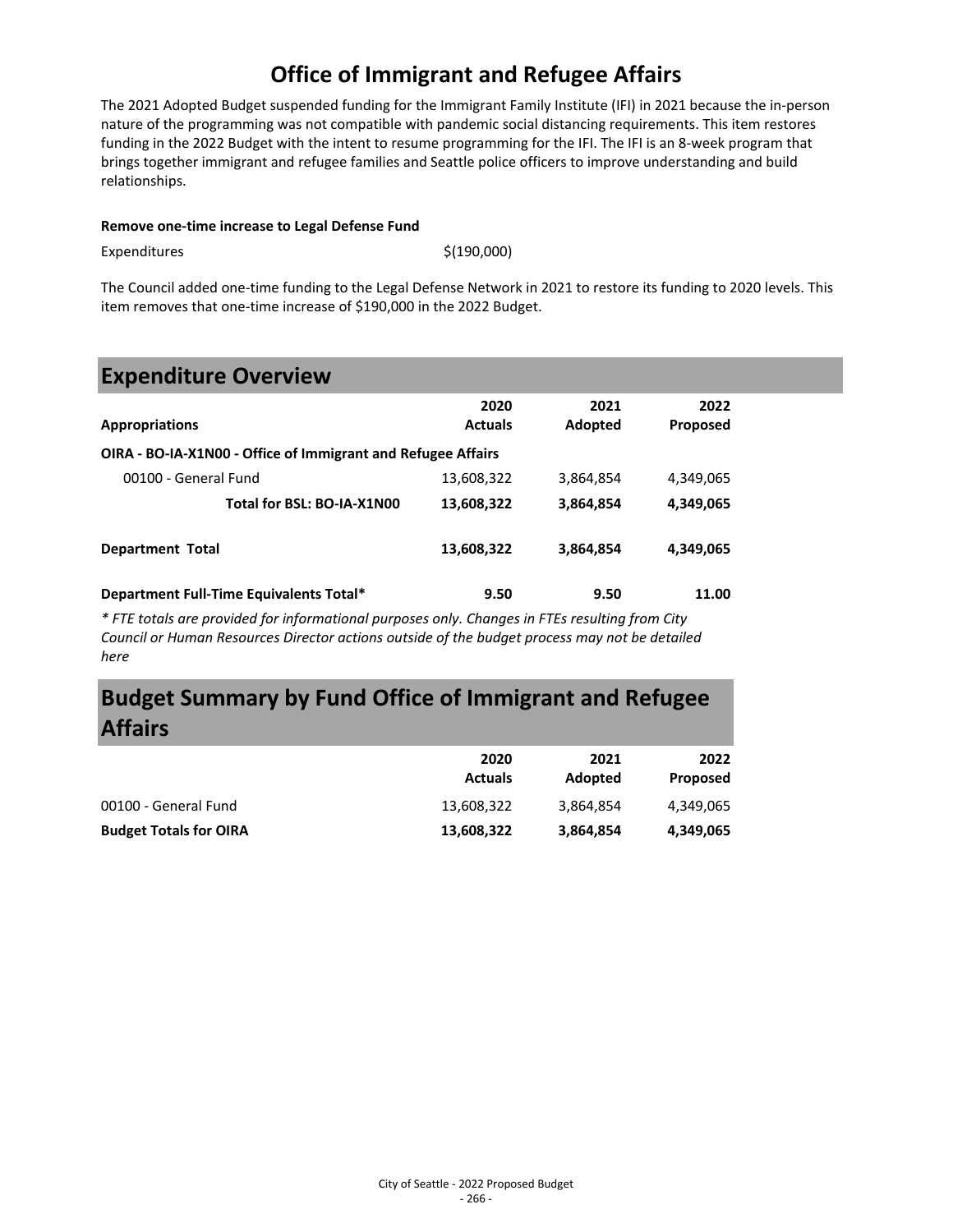# **Appropriations by Budget Summary Level and Program**

### **OIRA - BO-IA-X1N00 - Office of Immigrant and Refugee Affairs**

The purpose of the Office of Immigrant and Refugee Affairs Budget Summary Level is to facilitate the successful integration of immigrants and refugees into Seattle's civic, economic, and cultural life and to advocate on behalf of immigrant and refugee communities so that the City's programs and services better meet the unique needs of these constituents.

| <b>Program Expenditures</b>    | 2020<br><b>Actuals</b> | 2021<br>Adopted | 2022<br>Proposed |
|--------------------------------|------------------------|-----------------|------------------|
| Office of Immigrant and Refuge | 13,608,322             | 3,864,854       | 4,349,065        |
| Total                          | 13,608,322             | 3,864,854       | 4,349,065        |
| Full-time Equivalents Total*   | 9.50                   | 9.50            | 11.00            |

*\*FTE totals are provided for informational purposes only. Changes in FTEs resulting from City Council or Human Resources Director actions outside of the budget process may not be detailed here*